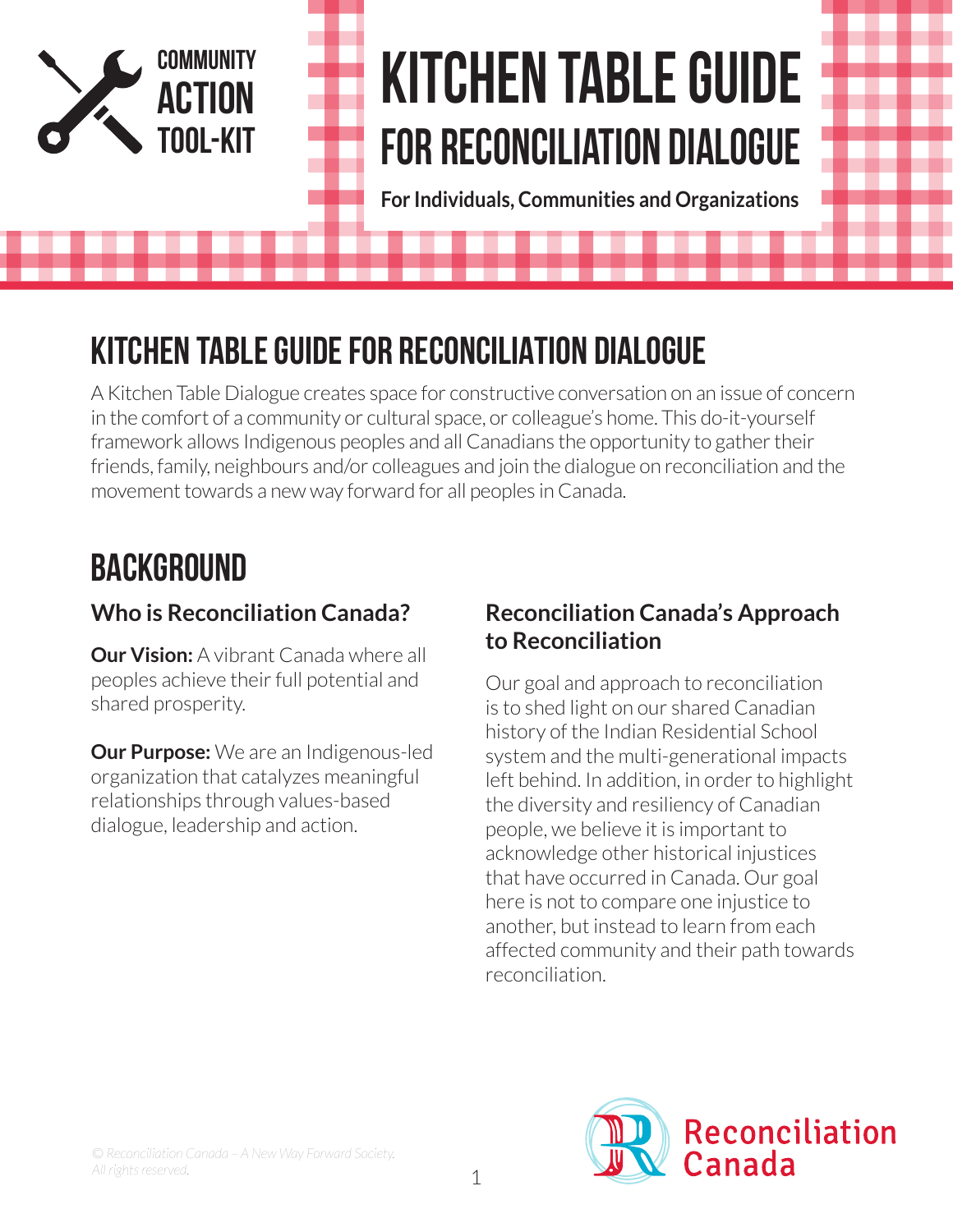. . . . . . . . . . . . . . .

# **FOR THE HOST**

**COMMUNITY ACTION**

### **Place and time**

Make this work for you! As the name suggests, these dialogues are meant to take place in a casual, comfortable and culturally inclusive environment such as a home or community space. If working with colleagues, we encourage you to host this dialogue outside of the office environment in order to create a sense of ease and comfort for the participants. Try to choose a space that will comfortably fit 6-8 people around a table, or in a circle format. This space should be free of distractions or interruptions for approximately 3 hours.

# **Your Role**

You are here because you are interested in finding your role in reconciliation, and we applaud and thank you for your courage! We are counting on you to start the conversation within your circles, to encourage openness and renewed relationships and most importantly, simply to invite your community to take part in this movement and to find a new way forward for all peoples in Canada.

### **Participants**

Invite those who have expressed interest in reconciliation, an openness to communicate and a willingness to hear and consider diverse or opposing views.

If appropriate, we encourage you to invite a diverse group, keeping safety for all as a top priority: different age groups, cultural backgrounds and/ or professional backgrounds. Ensure that if any Indian Residential School (IRS) Survivors or intergenerational Survivors are present, and are willing to share their experience and story, that every safety precaution is taken to ensure their wellbeing.

# **Facilitation**

Will you facilitate the dialogue, or will you ask a friend or colleague who is keen and has facilitation experience? Decide this well in advance of the dialogue so that the facilitator has ample time to review the dialogue format and discussion questions.

Facilitator reminders: participants are to be mindful of shared space and time, all participants must have equal opportunity to contribute and, prompt those who are hesitant, and politely remind those who overspeak to be mindful of their group members.

*Dialogue Facilitator should review Facilitation Guidelines (Appendix 1.2) before the Kitchen Table Dialogue.* 

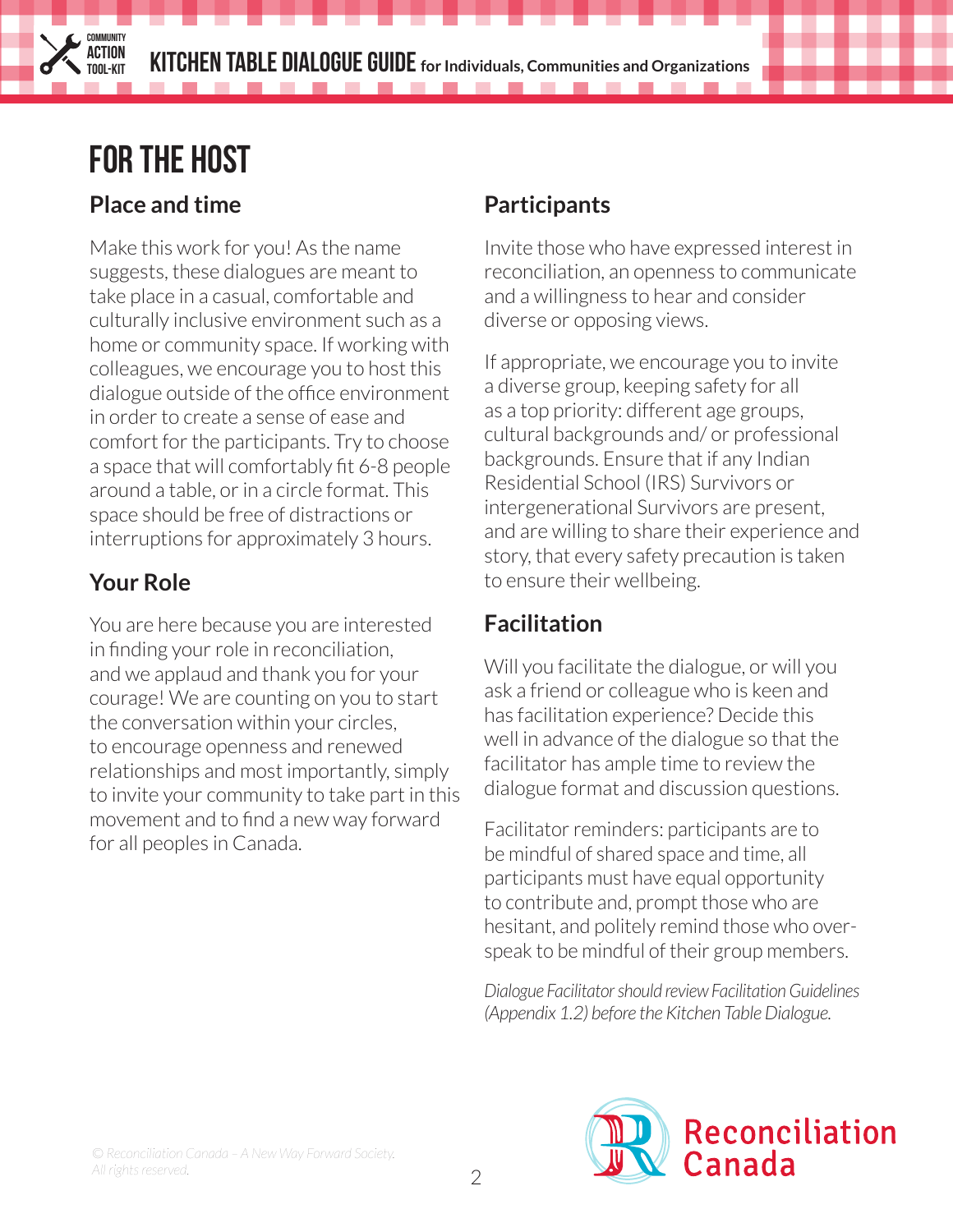. . . . . .

# **FOR THE HOST (CONTINUED)**

### **Health and Safety**

**COMMUNITY ACTION**

It is very important that as the host, you understand the importance of safe, welcoming and accepting space, not only physical space but also emotional and mental. Recognize that wellness is a critical and integral part of a reconciliation journey. Invite participants to help you design and maintain this space, and encourage participants to practice self-care and use any resources available to them to help them along the journey.

Understand that some participants may need to excuse themselves temporarily or permanently from the dialogue due to the highly sensitive and for some, deeply personal nature of the history of IRS system and intergenerational trauma.

#### **Materials**

. . . . .

a.) A copy of the Kitchen Table Dialogue Agenda for each participant (Appendix 1.1)

b.) A copy of the Facilitation Guidelines (Appendix 1.2)

c.) Circulate an electronic version of the Reconciliation Dialogue Workshop Guide one week in advance of your dialogue (Appendix 1.3)

d.) A copy of Back Pocket Reconciliation Action Plan for each participant (Appendix 1.4)

e.) A copy of Reconciliation Begins with Me for each participant (Appendix 1.5)

f.) Print out 2-4 copies of Dialogue Guidelines for the table (under the 'For all Participants' section)

g.) Refreshments (coffee/tea and water) or a meal and Kleenex – make your fellow participants comfortable

*Please note that this document is for informational purposes. By using the information in this document, you agree to use this document at your own risk, responsibly and with discretion. None of the parties involved in creating, producing, or delivering this document shall be held responsible or liable for any damage that may arise, directly or indirectly, through the access to, use of, or viewing of this document.*

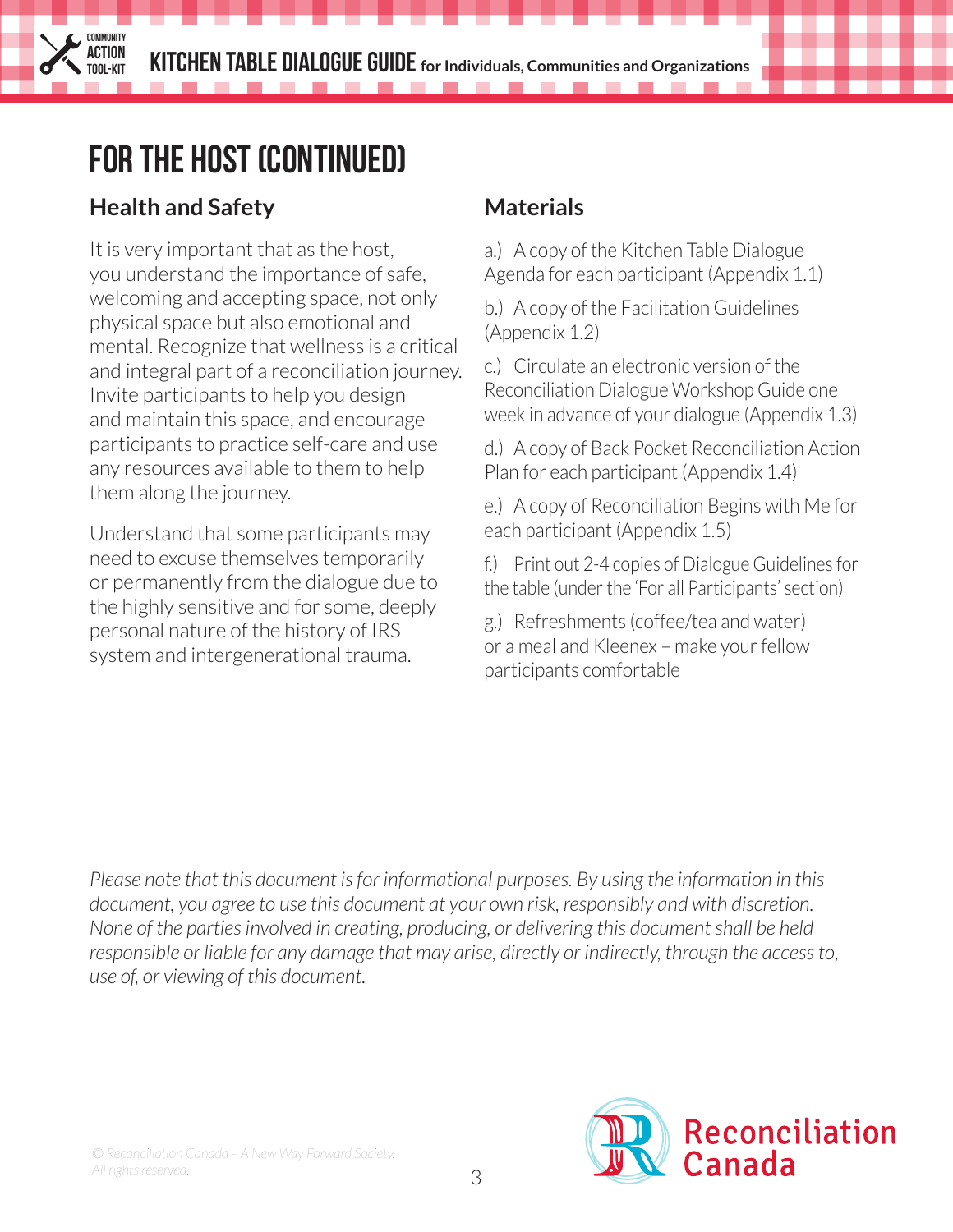----

# **FOR ALL PARTICIPANTS**

### **Dialogue Guidelines**

**COMMUNITY ACTION**

Norms for Sharing Circles:

- Speak on behalf of yourself only
- If you are not speaking, your job is to listen wholeheartedly
- Every participant is invited to take care of their own needs (bathroom break, personal time away from the circle)
- Being in a circle allows us to co-create safety for ourselves and one another
- While recognizing personal traumas, the focus for the circle is to increase greater understanding of the need for reconciliation

Ideas for Impactful Dialogue

- Listen openly to ideas; be curious and listen to understand
- Assume best intentions; clumsy words can be a sign of learning
- Speak honestly and leave time for silence, emotion and vulnerability
- Remember that everyone has a responsibility to make space for all voices to be heard

# **Dialogue Preparation**

---------

In preparation, please read and encourage your fellow participants to read the Reconciliation Dialogue Workshop Guide (see Appendix 1.3), including the additional resources provided:

- Truth and Reconciliation Commission of Canada 94 Calls to Action
- United Nations Declaration on the Rights of Indigenous Peoples
- First Peoples: A Guide for Newcomers

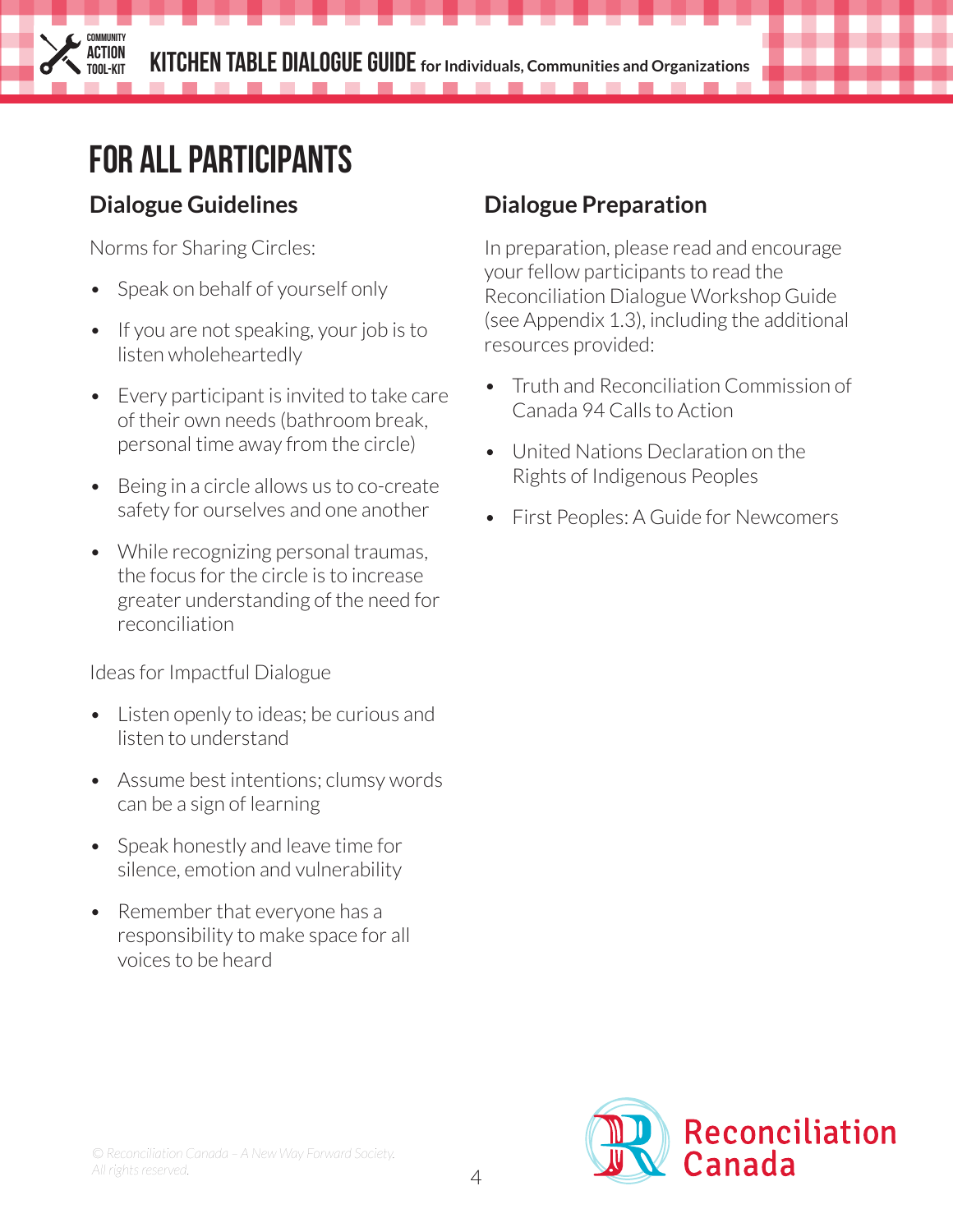

. . . . . . . . . . . . .

# **APPENDICIES**

#### **1.1 Kitchen Table Dialogue Agenda**

| $5 \text{ min}$  | Welcome and Introduction to Reconciliation Canada                                                                              |
|------------------|--------------------------------------------------------------------------------------------------------------------------------|
| $10$ min         | <b>Introductions</b>                                                                                                           |
|                  | Name (including traditional name) and answer: where are your<br>ancestors from, and what is your cultural identity/background? |
| 5 min            | <b>Language of Reconciliation</b>                                                                                              |
|                  | Language of Reconciliation Video*                                                                                              |
| $25 \text{ min}$ | <b>What is Reconciliation?</b>                                                                                                 |
|                  | What does reconciliation mean to me?                                                                                           |
|                  | Why is reconciliation meaningful to me?                                                                                        |
| $25 \text{ min}$ | <b>Creating Sacred Space</b>                                                                                                   |
|                  | How have I experienced reconciliation?                                                                                         |
| 30 min           | <b>Planning for a Future of Reconciliation</b>                                                                                 |
|                  | Ideally, what does reconciliation look and feel like in our community?                                                         |
|                  | What opportunities for renewed cross-cultural relationships and<br>community connections already exist?                        |
| 30 min           | My Role in Reconciliation and Back Pocket Action Plans                                                                         |
|                  | What are the unique strengths and gifts that I bring to reconciliation?                                                        |
|                  | What are the strengths and opportunities for action that we as a<br>group bring to reconciliation?                             |
|                  | <b>Back Pocket Action Plans</b>                                                                                                |
| $10$ min         | <b>Closing Circle</b>                                                                                                          |
|                  | What will I take away from the dialogue today?                                                                                 |

\* Videos found here:

www.reconciliationcanada.ca/elders-statement

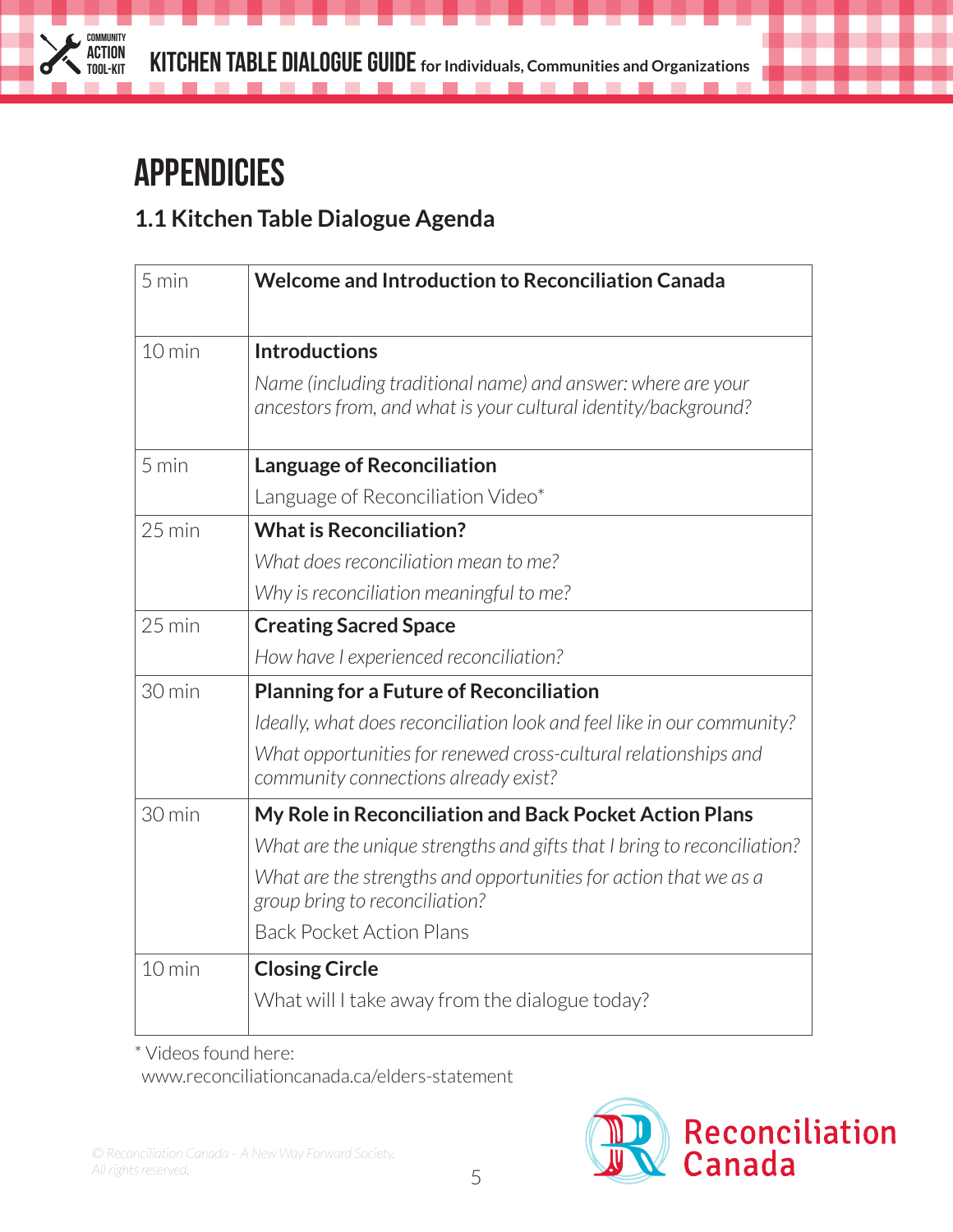--------

**The Committee of the Committee** 

### **1.2 Facilitation Guidelines**

#### **Facilitation Tools**

**COMMUNITY ACTION**

- If respectful and appropriate, begin with and close with a blessing, prayer, or ceremony for cleansing, grounding and concluding the session
- Allow small groups to self-facilitate; allow natural roles to emerge
- Large group: Listen, encourage and help focus the conversation
- Try to avoid adding content or conveying any judgment on the content provided by participants
- Avoid misinterpretation by asking for clarification and using the speakers' own words and phrases as much as possible when paraphrasing or summarizing (when you use your own language to confirm, you risk misinterpreting what has been said).
- Ensure safe space is maintained and participants feel supported

| 5 min                                                                                                                      | Welcome                                       |
|----------------------------------------------------------------------------------------------------------------------------|-----------------------------------------------|
| Following the Acknowledgement of<br>Traditional Territories on which you live                                              | Acknowledgement of Traditional<br>Territories |
| and work.                                                                                                                  | Introduction to Reconciliation                |
| Please find the introduction to<br>Reconciliation Canada in the<br>Reconciliation Canada Dialogue Guide<br>(Appendix 1.3). | Canada                                        |
| Review the Dialogue Guidelines. Ask<br>the group if they would like to add<br>anything.                                    |                                               |

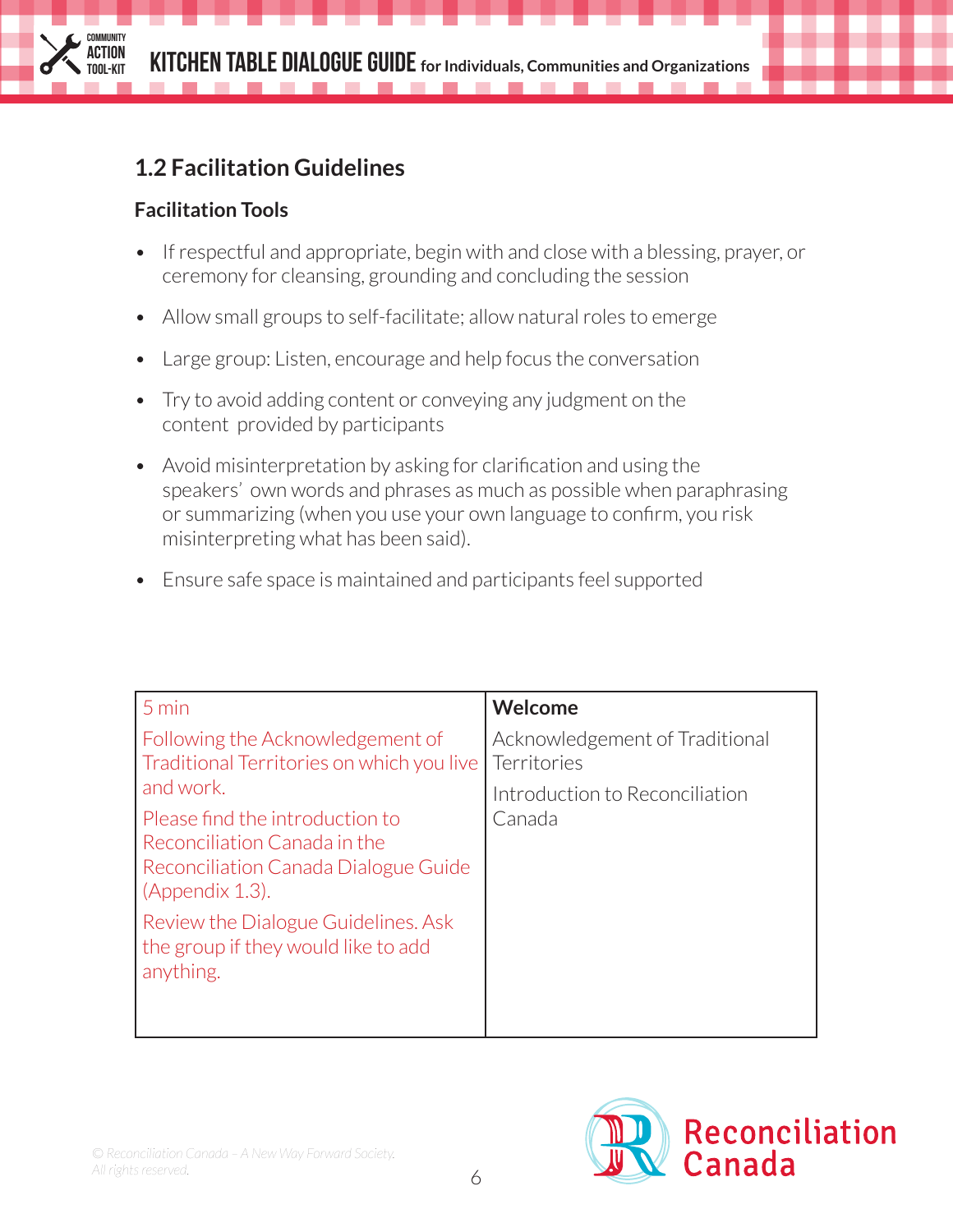. . . . . . . . . . . .

 $\mathcal{L}(\mathcal{A})$ 

# **1.2 Facilitation Guidelines (Continued)**

**COMMUNITY ACTION<br>TOOL-KIT** 

 $\mathcal{L}$ 

| $15$ min                                                                                                                                                                                  | <b>Introductions</b>                                                                                                   |  |
|-------------------------------------------------------------------------------------------------------------------------------------------------------------------------------------------|------------------------------------------------------------------------------------------------------------------------|--|
| You may know one another well, but<br>please follow this introduction exercise.<br>It is very impactful!                                                                                  | Name (including traditional name)<br>and answer: where are your ancestors<br>from, and what is your cultural identity/ |  |
| Going around the circle, please take 60<br>seconds and introduce yourself in the<br>following way:                                                                                        | background?                                                                                                            |  |
| 5 min                                                                                                                                                                                     | <b>Language of Reconciliation</b>                                                                                      |  |
| We always look to our Elders to guide<br>our way forward:                                                                                                                                 | Elders Share on the Language of<br>Reconciliation - Video                                                              |  |
| To start this dialogue in a good way,<br>we will turn to a group of Elders<br>representing Indigenous and other<br>ancient histories who speak to the<br>language of reconciliation.      | http://reconciliationcanada.ca/<br>elders-statement/                                                                   |  |
| $25 \text{ min}$                                                                                                                                                                          | <b>What is Reconciliation?</b>                                                                                         |  |
| Reiterate that the 'Norms for Sharing<br>Circles' are very important in this                                                                                                              | What does reconciliation<br>mean to me?                                                                                |  |
| section to allow for personal and group<br>safety. Emphasize that when one is<br>not speaking, their job is to listen<br>wholeheartedly - not to comment or<br>anticipate their response. | Why is reconciliation<br>$\bullet$<br>meaningful to me?                                                                |  |
| Starting with the first question, ask<br>one attendee to start, and continue on<br>around the circle in order.                                                                            |                                                                                                                        |  |

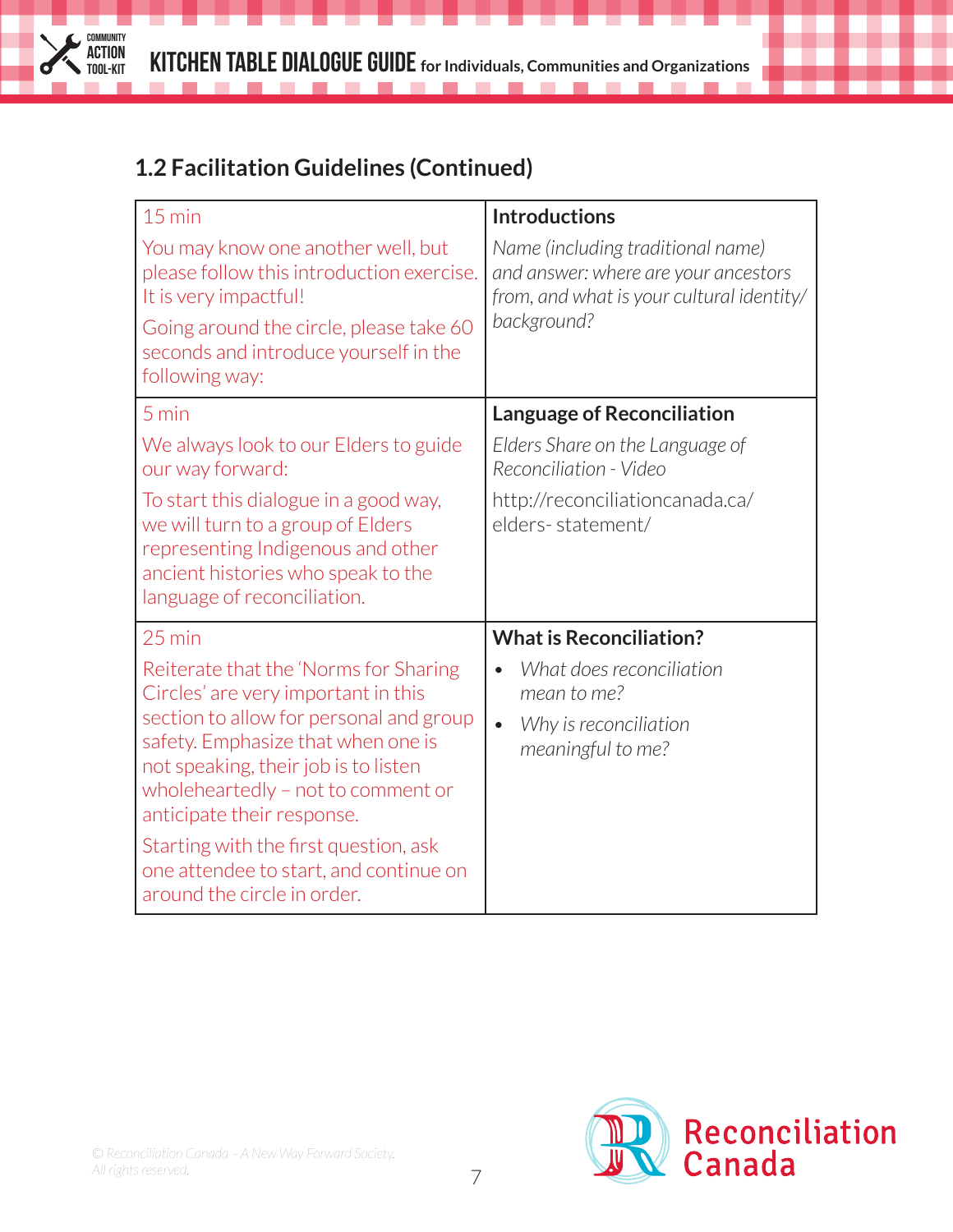. . . . . . . . . . . .

 $\mathcal{L}(\mathcal{A})$ 

# **1.2 Facilitation Guidelines (Continued)**

**COMMUNITY ACTION<br>TOOL-KIT** 

 $\mathcal{L}$ 

| $25 \text{ min}$                                                                                                                                                                                                                                                                                                                                                                                                                                                                                           | <b>Creating Sacred Space</b>                                                                                                                                                                                    |
|------------------------------------------------------------------------------------------------------------------------------------------------------------------------------------------------------------------------------------------------------------------------------------------------------------------------------------------------------------------------------------------------------------------------------------------------------------------------------------------------------------|-----------------------------------------------------------------------------------------------------------------------------------------------------------------------------------------------------------------|
| Respecting the same approach to the<br>sharing circle as above, encourage<br>participants to share the space and<br>time equally, answering the following<br>question.                                                                                                                                                                                                                                                                                                                                     | How have I experienced reconciliation?                                                                                                                                                                          |
| Encourage participants to think<br>about their story or experience of<br>reconciliation, in the context of,<br>between Indigenous peoples and all<br>Canadians.                                                                                                                                                                                                                                                                                                                                            |                                                                                                                                                                                                                 |
| 30 min                                                                                                                                                                                                                                                                                                                                                                                                                                                                                                     | <b>Planning for a Future of</b>                                                                                                                                                                                 |
| Encourage attendees to share the<br>space and time equally, answering the<br>following questions. However, feel free<br>to break from the sharing circle format,<br>and encourage 'popcorn' participation.<br>a.) Ask participants to entertain a<br>'blue-sky' or 'ideal' perspective when<br>visioning for reconciliation. This allows<br>them to vision on a large-scale before<br>moving towards more tangible action.<br>b.) Encourage participants to take<br>stock of what already exists to enable | <b>Reconciliation</b><br>a.) Ideally, what does reconciliation<br>look like in our community?<br>b.) What opportunities for renewed<br>cross-cultural relationships and<br>community connections already exist? |
| cross-cultural relationships and<br>reconciliation.                                                                                                                                                                                                                                                                                                                                                                                                                                                        |                                                                                                                                                                                                                 |
| Facilitator should take notes in this<br>section.                                                                                                                                                                                                                                                                                                                                                                                                                                                          |                                                                                                                                                                                                                 |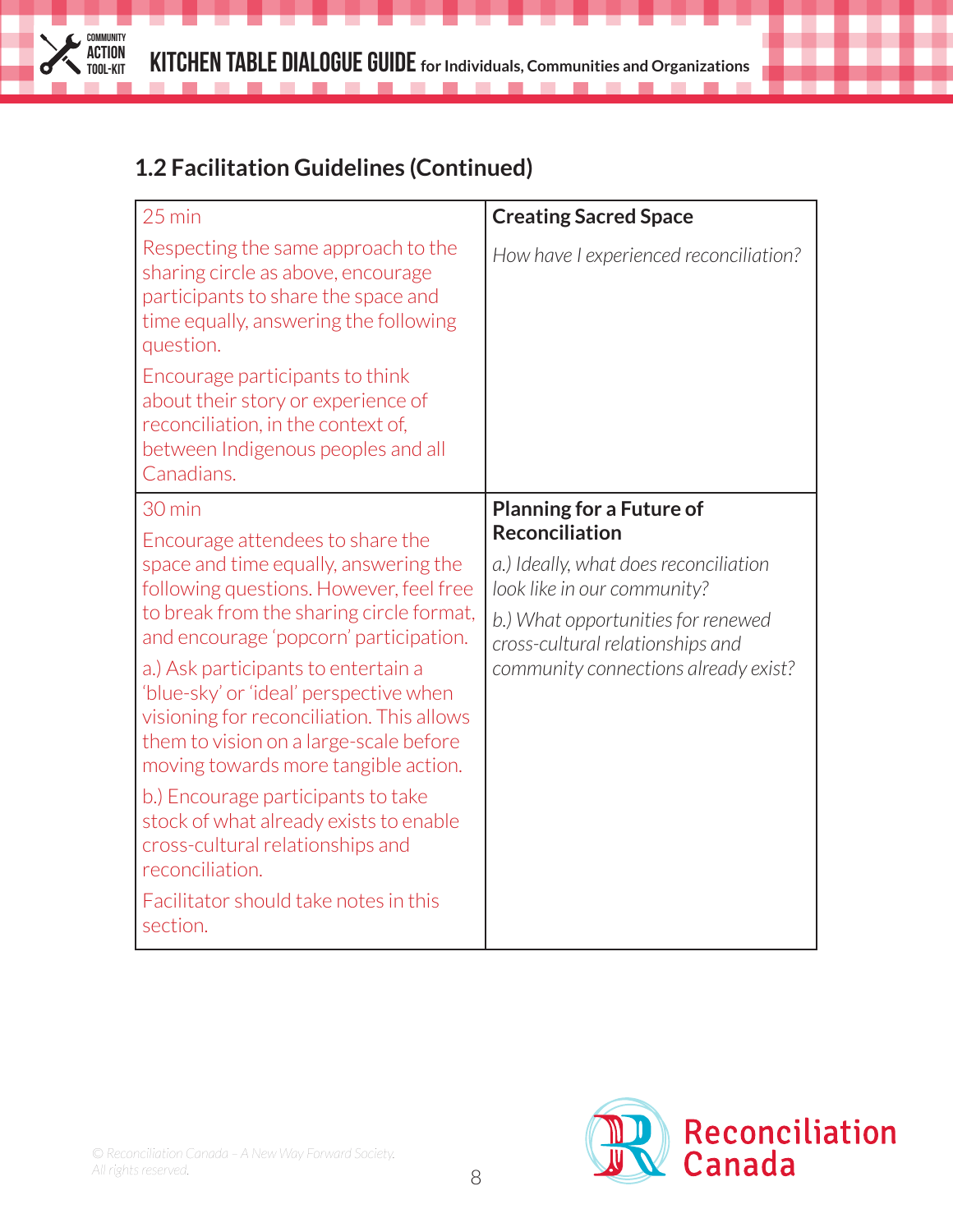. . . . . . . . . . . .

 $\sim$  10  $\pm$ 

# **1.2 Facilitation Guidelines (Continued)**

**COMMUNITY ACTION<br>TOOL-KIT** 

 $\mathcal{L}$ 

| 30 min                                                                                                                                                                                                                                                                                                                                                                                                                  | <b>My Role in Reconciliation</b>                                                                          |
|-------------------------------------------------------------------------------------------------------------------------------------------------------------------------------------------------------------------------------------------------------------------------------------------------------------------------------------------------------------------------------------------------------------------------|-----------------------------------------------------------------------------------------------------------|
| Encourage attendees to share the<br>space and time equally, answering the                                                                                                                                                                                                                                                                                                                                               | a.) What are the unique strengths and<br>gifts that I bring to reconciliation?                            |
| following questions. However, feel free<br>to break from the sharing circle format,<br>and encourage 'popcorn' participation.                                                                                                                                                                                                                                                                                           | b.) What are the strengths and<br>opportunities for action that we as a<br>group bring to reconciliation? |
| For 15 minutes, have participants<br>explore their own unique strengths,<br>and then strengths and opportunities<br>of Vancouver Foundation in                                                                                                                                                                                                                                                                          | <b>Back Pocket Reconciliation</b><br><b>Action Plans</b>                                                  |
| reconciliation.                                                                                                                                                                                                                                                                                                                                                                                                         | Share one action that you can commit                                                                      |
| With these strengths and<br>opportunities in mind, for the next<br>5-10 minutes, introduce the Back<br><b>Pocket Reconciliation Action Plan</b><br>template (Appendix 1.4), and invite all<br>participants to reflect on and commit<br>to one reconciliation action that they<br>can take away, and reflect on daily.<br>Encourage participate reconciliation<br>action at both the individual and<br>collective level. | to and reflect on daily.                                                                                  |
| For the remaining 5-10 minutes have<br>participants share their commitment to<br>action.                                                                                                                                                                                                                                                                                                                                |                                                                                                           |

*© Reconciliation Canada – A New Way Forward Society. All rights reserved.*

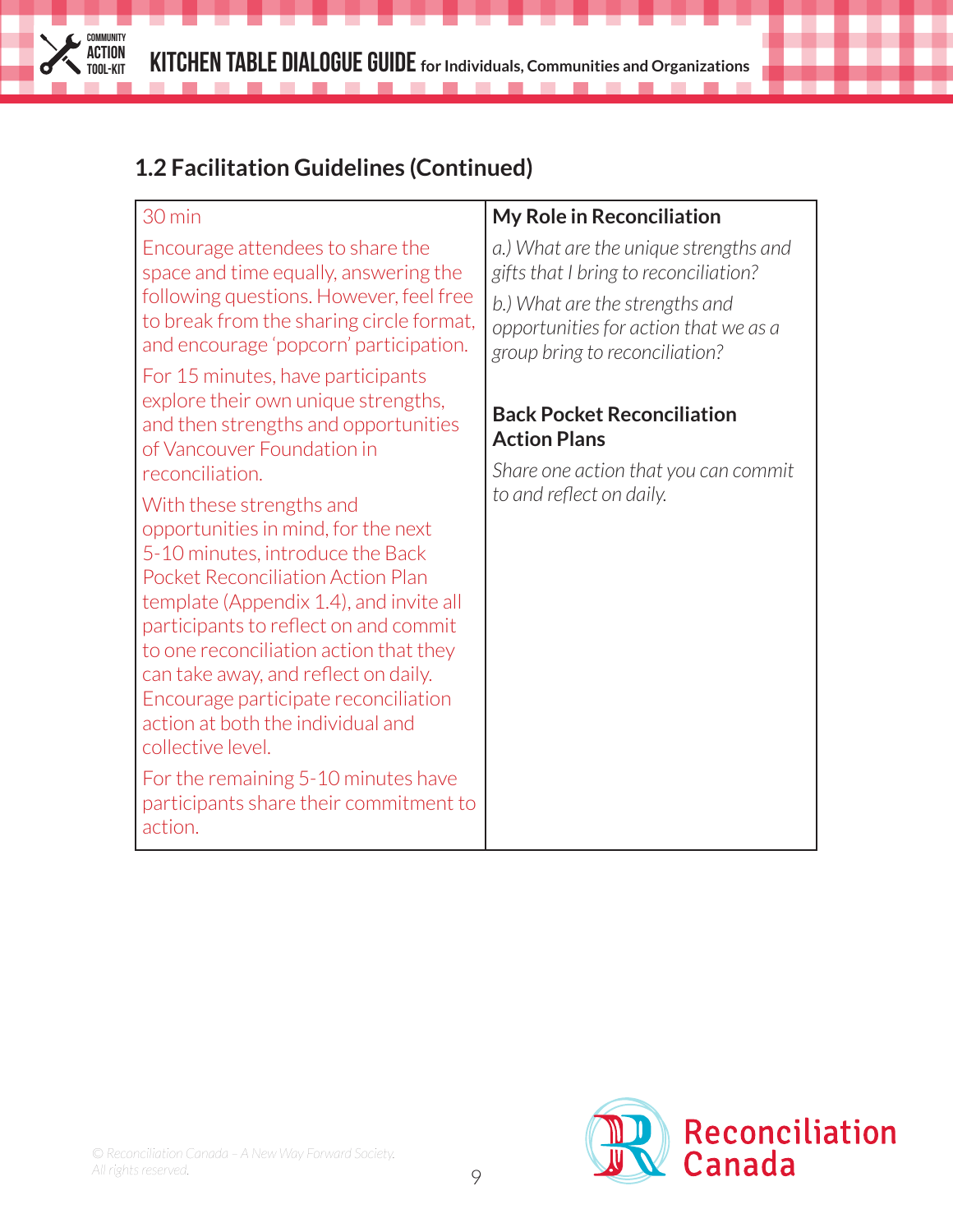----------

**Tall** 

### **1.2 Facilitation Guidelines (Continued)**

**The Control** 

**COMMUNITY ACTION<br>TOOL-KIT** 

 $\mathcal{L}$ 

| $10 \text{ min}$                                                                                                                                                                   | <b>Closing</b>                                                                                             |
|------------------------------------------------------------------------------------------------------------------------------------------------------------------------------------|------------------------------------------------------------------------------------------------------------|
| Close the circle in a good way, however<br>you define that. Allow each attendee a<br>minute or so to answer the question.                                                          | What will I take away<br>from the dialogue today?<br>Suggested Take-away:<br>Reconciliation Begins with Me |
| Let participants know that you will<br>share the notes that you captured.                                                                                                          |                                                                                                            |
| Thank all participants and suggest the<br>next step of personal work with the<br>Reconciliation Begins with Me activity<br>(Appendix 1.5). Make copies available<br>for take away. |                                                                                                            |

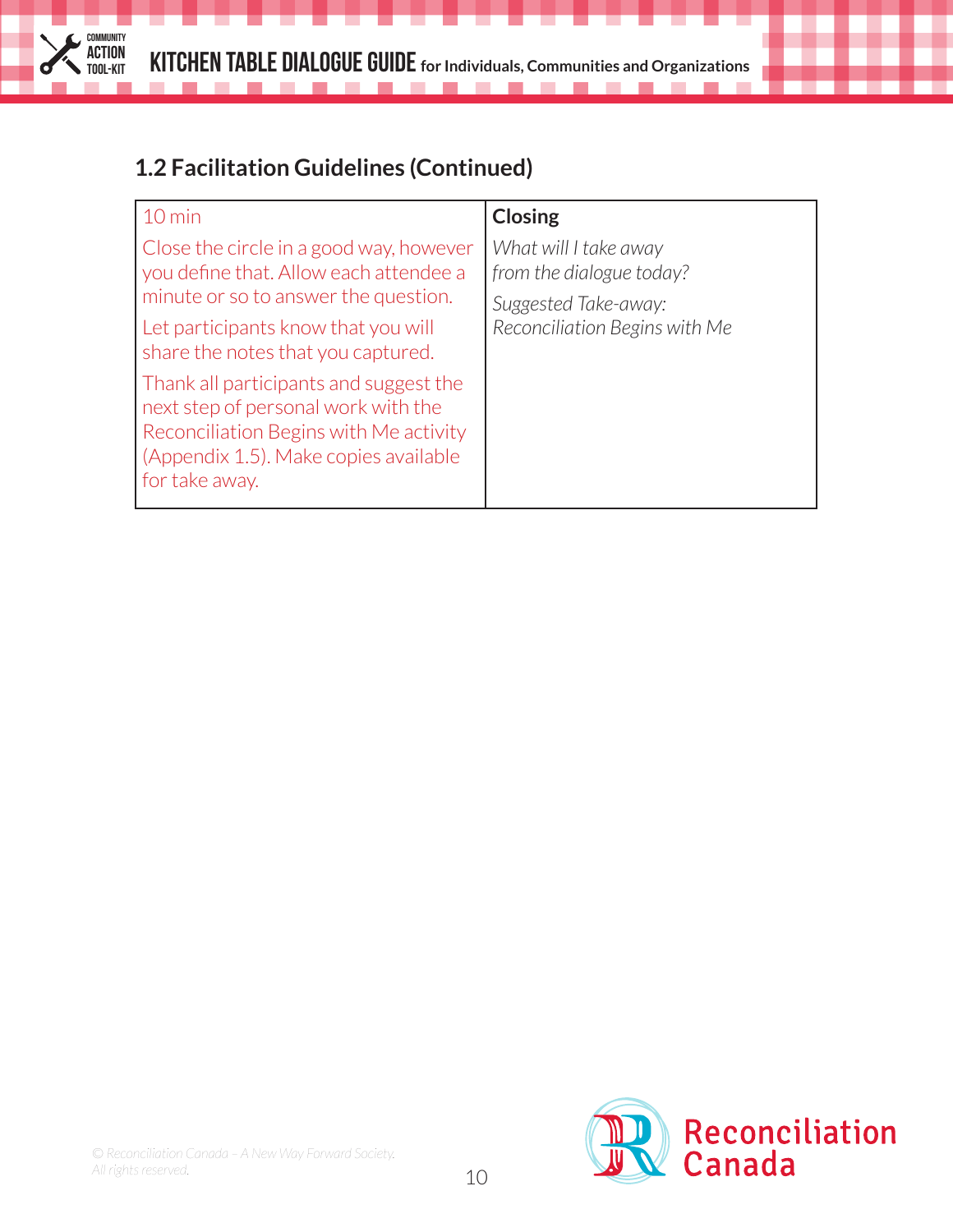#### **1.3 Reconciliation Dialogue Workshop Guide**

The Reconciliation Dialogue Workshop Guide is typically used for official Reconciliation Dialogue Workshops and is intended only to be a reference source for this Kitchen Table Dialogue Guide.

To download, visit the following link:

**COMMUNITY ACTION**

www.reconciliationcanada.ca/dialogue-workshop-guide

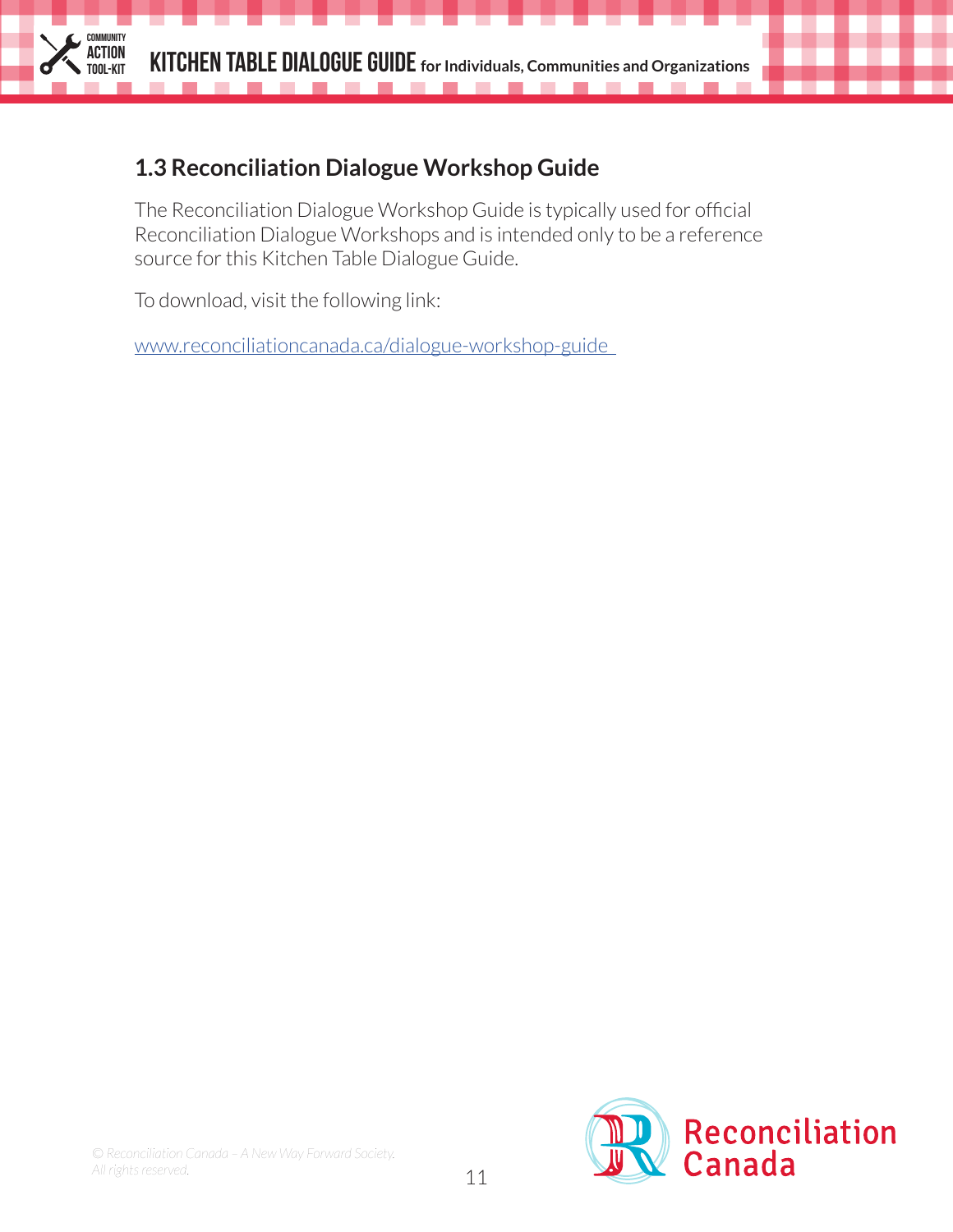